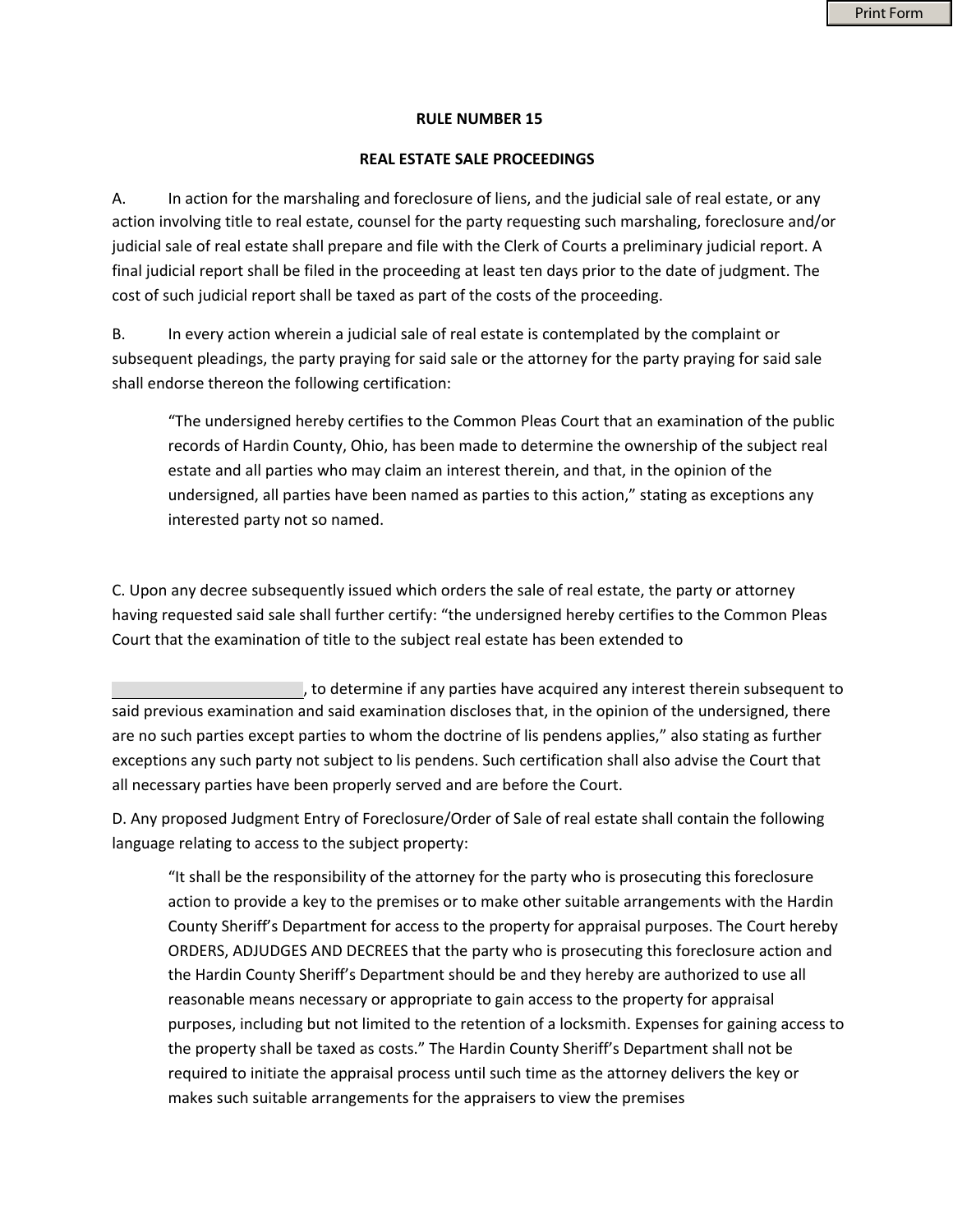E. The Clerk shall not be requested to prepare Orders of Sale. Said Orders shall be typed by the attorney requesting the sale and filed with the Clerk, which Order shall contain the following minimal information: full legal description or the full property address and a summary of the property description which includes information on where to obtain the full legal description, with the permanent parcel number(s), amount due, interest due and date to which interest will continue to accrue. Said order of sale shall also be accompanied by the Hardin County Sheriff's Property Description Approval Form.

F. When satisfactory arrangements have been made for the appraisers to view the premises as set forth above, the Sheriff shall cause the appraisal to be completed within fourteen (14) days thereafter.

G. Upon completion of the appraisal as required by law, the appraisers shall submit their findings on an appraisal report prescribed by the Court. The Sheriff shall cause the original of such report to be filed with the Court with a copy to be retained by the Sheriff. The Sheriff shall appoint three disinterested free holders as appraisers, as required by law. The appraisers shall each receive \$50.00 per parcel appraised in each case as compensation.

H. All sales of real estate on order of this Court shall be conducted by the personnel of the Sheriff's Office, who by this rule have a standing Order to hire an auctioneer, with the costs of the auctioneer to be taxed as costs in each case handled by said auctioneer. Said fee ordinarily shall not exceed \$50.00 per parcel offered, or a maximum of \$100.00 for the sale of all parcels in each suit.

I. The Sheriff, deputy or party conducting the sale shall, prior thereto, announce that any purchasers shall have thirty (30) days from the date of sale to obtain an examination of title to said real estate. Should examination disclose the title so purchased to be unmarketable by reason of any defect in the proceedings or the existence of any interest not disclosed in either of the certifications described above, said purchaser may, within the thirty (30) day period after the sale, notify the Court thereof by written motion requesting that said sale be set aside. If the Court, upon hearing thereof, finds said title to be unmarketable, the Court shall refuse to confirm said sale. The Court may, however, fix a reasonable time, not to exceed ninety (90) days, within which such defects may be corrected. A purchaser may waive any part or all of the thirty (30) day period by signing the confirmation entry, but no confirmation entry not approved by the purchaser shall be filed until said period has expired.

J. Taking of bids shall not cease until 5 minutes after the Sheriff positively and publicly identifies the highest bidder. If no further bids are received he shall accept the highest bid, always announcing that the sale is subject to confirmation by the Court.

K. On all sales of real estate to third party purchasers, the sheriff shall require from the purchaser as soon as a bid is accepted, identifying information from purchaser(s) and a deposit of a certified or cashier's check payable to the sheriff, or cash, for 10% of the amount bid. Said deposit shall be applied to conveyance fees, recording fees, and the sheriff's administrative cost, and any balance thereafter shall be applied to the purchase price of the real estate. Should the deposit be insufficient to meet costs, the purchaser must pay the difference to the sheriff at the time the confirmation entry approving the sale is filed. No deed will be filed or released until all costs are paid in full.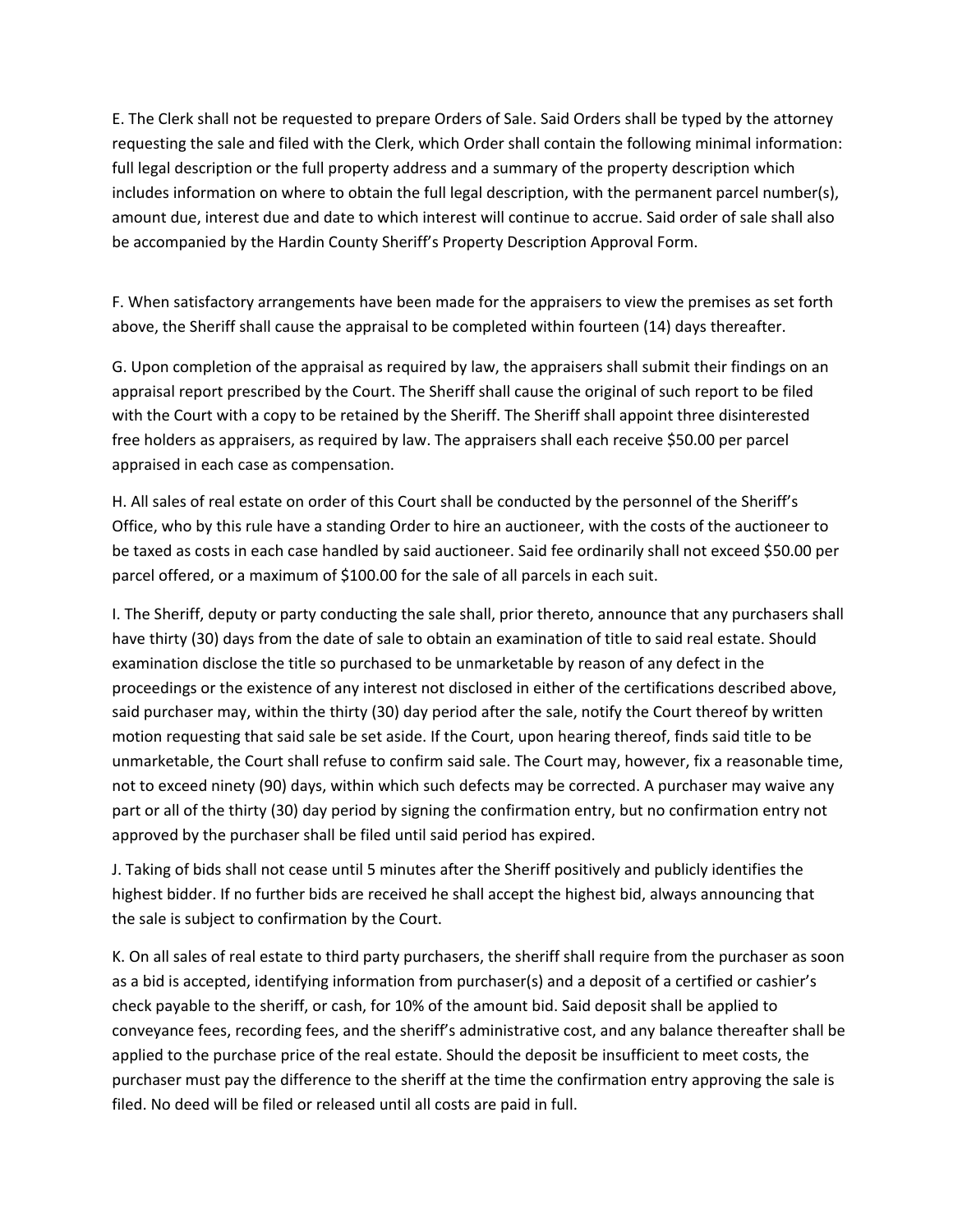On sales to the plaintiff, the sheriff shall require from the plaintiff as soon as a bid is accepted, a deposit of a certified or cashier's check payable to him, or cash, in the amount of \$1,000.00 which shall be applied to conveyance fees, recording fees, and the sheriff's administrative cost, and any balance thereafter shall be refunded to the plaintiff. Should the deposit be insufficient to meet costs, the plaintiff must pay the difference to the sheriff at the time the confirmation entry approving the sale is filed. No deed will be filed or released until all costs are paid in full.

L. By the Monday following the date of the sale, the sheriff shall make his return to the court. The sale will be confirmed the following Monday unless objections are filed by an interested party. No confirmation of any sale by the Sheriff or by any master commissioner or receiver appointed by the Court shall be entered within one (1) week following such sale unless consented to by all parties involved in such suit.

M. The Sheriff shall keep a copy of these rules conspicuously posted at the place where he conducts sales, and shall call attention thereto before receiving bids. The Sheriff, in the advertisement of sale shall insert a notice that the full purchase price shall be paid within thirty days from the date of sale, and upon the second Monday following the sale the balance shall bear interest at the legal rate until paid.

N. In cases wherein property was purchased by the Plaintiff, sufficient costs, as determined by the Clerk of Courts, shall be deposited with the Sheriff before the Sheriff shall issue the deed thereon.

O. In the event the purchaser does not pay to the Sheriff the entire amount due on the purchase price of the premises within said thirty days, he/she shall be in contempt, and the Sheriff shall immediately cause a citation to issue commanding the purchaser to appear before the Judge of the Common Pleas Court having such matters in charge and show cause why he/she should not be punished. If found guilty, the Court, in fixing the penalty, shall take into consideration the costs of readvertising and all the expenses and losses necessarily incurred by reason of the delay and resale of the premises.

P. A Judgment Entry Confirming Sale, Ordering Deed and Distribution of Sale Proceeds shall be filed within thirty (30) days of the real estate sale.

Q. The Judgment Entry Confirming Sale, Ordering Deed and Distribution of Sale Proceeds shall include payment of the conveyance fee by the sheriff to the Hardin County Auditor to be paid from the sale deposit at the customary rate of \$4.00 per/thousand dollars of the sale price and \$.50 for each parcel.

R. The Judgment Entry Confirming Sale, Ordering Deed and Distribution of Sale Proceeds shall include payment for real estate taxes, penalties and assessments accrued and payable up to the date of the confirmation entry, which amount can be an estimated amount for the current tax year as calculated by reference to the current tax figures. In other words, taxes, etc. are payable from the proceeds of sale up to, and including, the date on which the confirmation entry is filed.

S. Any proposed Confirmation/Order of Distribution Entry shall contain the following certification:

"The undersigned hereby certifies to the Common Pleas Court that all proceedings herein have been in accordance with all applicable law and statutes in such cases provided."